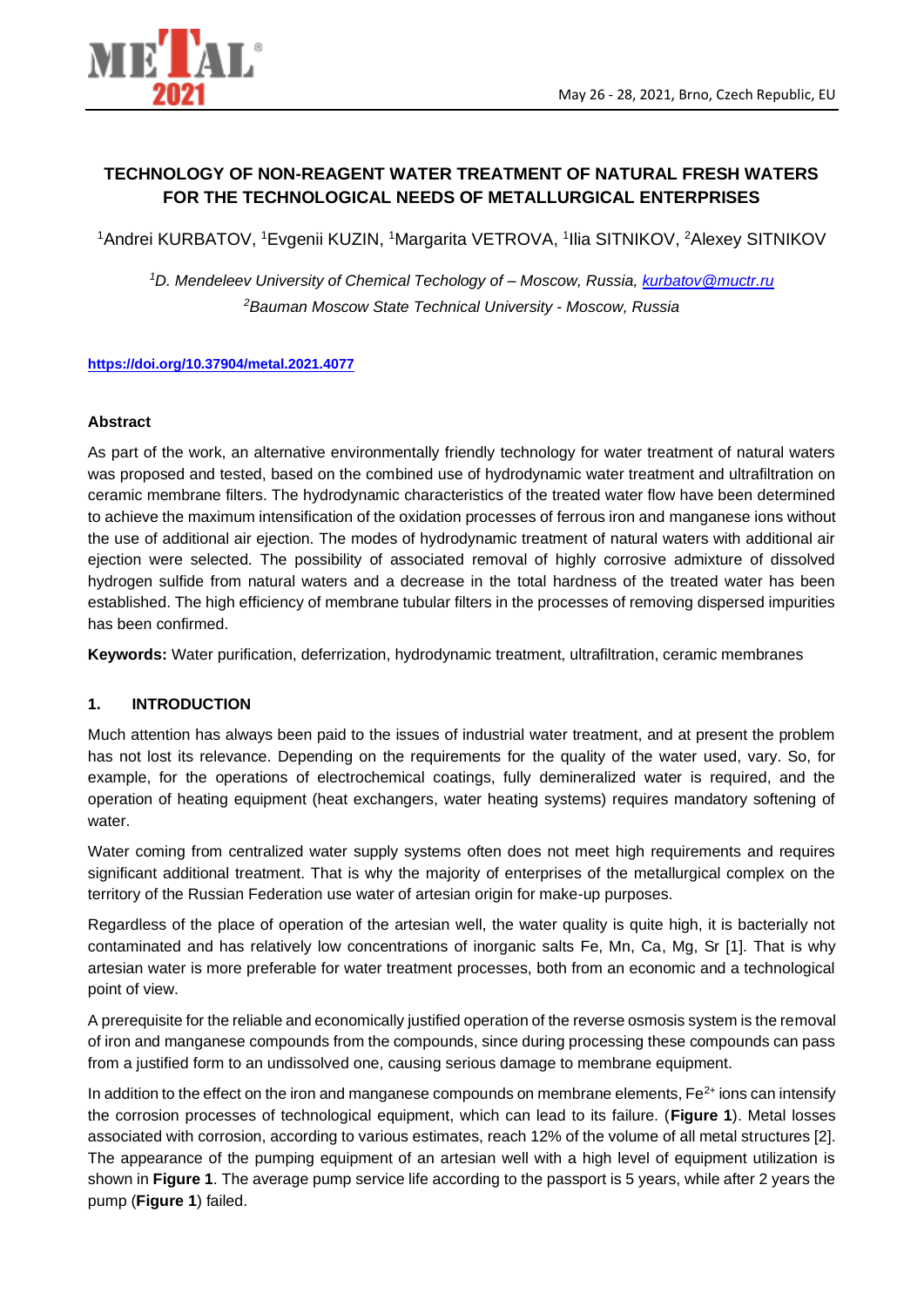



**Figure 1** - Photo of a failed borehole pump due to the high content of Fe<sup>2+</sup> compounds in artesian water

Along with  $Fe<sup>2+</sup>$  compounds, natural water contains accompanying  $Mn<sup>2+</sup>$  impurities, which can cause blockage of pipes and significantly reduce the heat exchange characteristics of technological equipment. The presence of hardness salts in natural waters also has a negative effect on the heating surfaces of heating equipment, forming hard-to-remove Ca and Mg compounds on the surface.

The compounds listed above, contained in natural water, are currently not removed in the process of reagent oxidation (ozonation, chlorination) followed by the removal of colloidal particles on polymer filters [3-5].

High reagent costs, the complexity of the service system and the size of treatment facilities dictate the need to search for new highly effective methods for removing iron and manganese compounds from water.

Recently, more and more information about the prospects of using non-reagent methods of deferrization and demanganation based on hydrodynamic and cavitation processes has been encountered [6-7]. The combination of hydrodynamic treatment in combination with filtration of non-ceramic porous membranes was especially effective [8]

The main purpose of this work is to assess the possibility of using hydrodynamic water treatment in the processes of purification of artesian water from iron and manganese compounds for the heat engineering needs of a metallurgical enterprise.

# **2. RESEARCH MATERIALS AND METHODS**

To assess the effectiveness of the process of water purification from dissolved iron and manganese compounds, a hydrodynamic oscillator was used, developed at the Department of Innovative Materials and Corrosion Protection of the Russian University of Chemical Technology. DI Mendeleev (**Figure 2**).



**Figure 2** - Schematic diagram of a hydrodynamic oscillator and its wiring diagram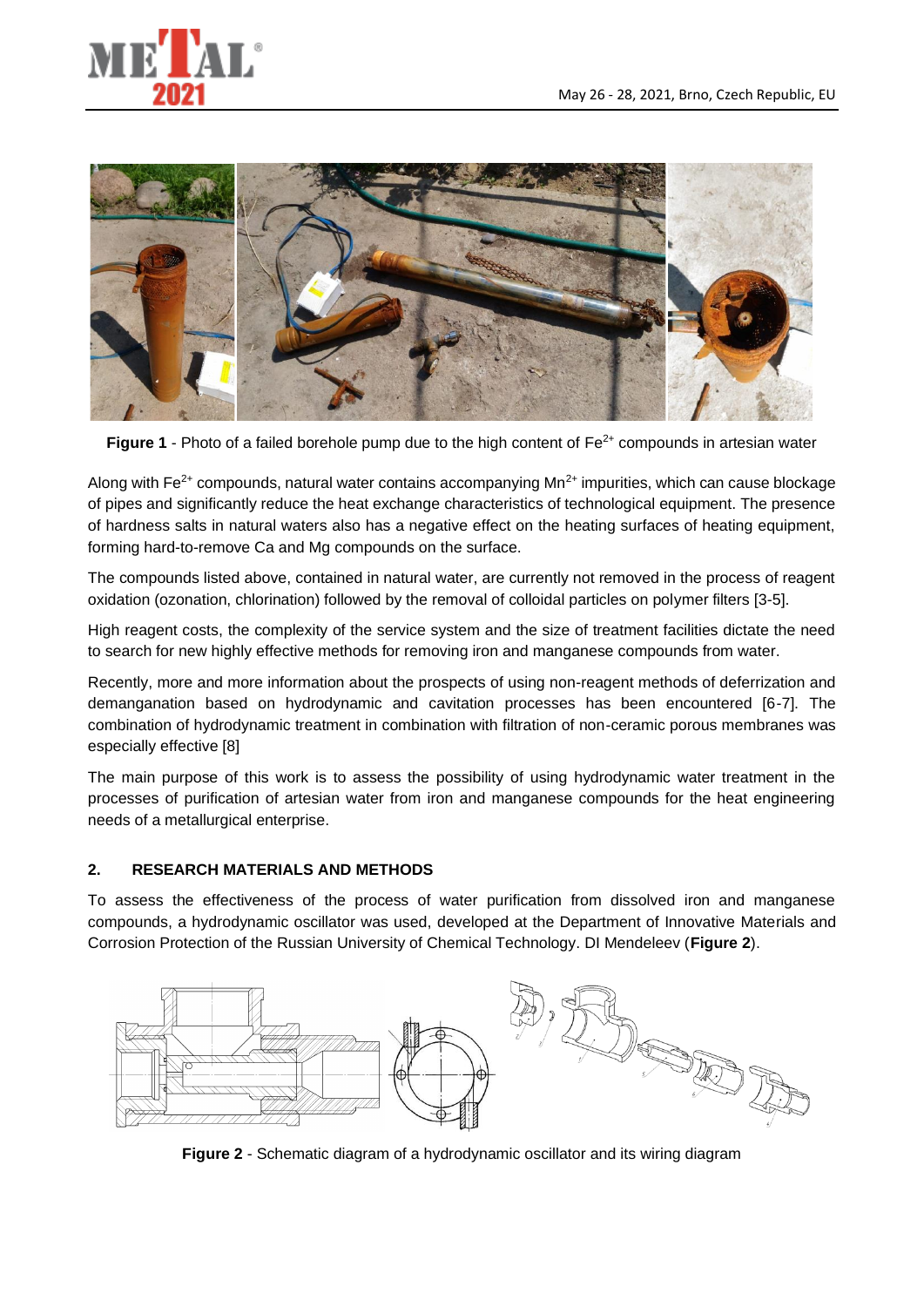

This device uses the energy of the flow of water passing through it, with the creation of stable cavitation resonance phenomena in it. The presence of this effect is due to the exact internal geometric characteristics of the GDGK device, coupled with certain hydrodynamic characteristics of the treated water flow supplied by the pumping equipment used. Due to the presence of tangential channels, when the flow of the supplied water swirls inside the working chamber, a vacuum zone arises, which makes it possible to eject air directly into the working chamber of the GDGC device or (if it is necessary to increase the oxidation state for a single treatment) an ozone-air mixture.

The use of a GDHC device promotes the insoluble state of  $Fe<sup>2+</sup>$  Mn  $<sup>2+</sup>$  compounds due to their oxidation, allows</sup> efficient oxidation of various substances (hydrogen sulfide, organic substances), and helps to reduce the total hardness of water by changing the ratio of hydrocarbonates and carbon dioxide. The insoluble compounds formed during processing are effectively removed from water during filtration through ceramic membrane elements with a pore size of 0.07-0.2 μm (**Figure 3**) [9].



**Figure 3** - Ceramic membrane element assembled and in section.

The process of regeneration of the filtering surface of the ceramic membrane element is carried out in a counter-current mode with previously purified water. Such a technical solution allows to fully automate the technology of artesian water purification.

The determination of the content of metals in water before and after treatment was carried out on an AASA2 atomic absorption spectrometer with gas atomization (Akvilon, Russia).

The content of iron (Fe<sup>2+</sup>) and manganese (Mn<sup>2+</sup>) compounds was determined on a portable DR 900 spectrophotometer (HACH, USA).

The object of the study was artesian water from the territory of the metallurgical production of the Moscow region used for the needs of heating and recycling water supply.

# **3. EXPERIMENT RESULT AND DISCUSSIONS**

At the first stage of the experiments, the fundamental possibility of oxidizing iron compounds using the hydrodynamic device described above was investigated. Data on the change in the concentration of iron compounds Fe2+ are presented in **Table 1**.

| <b>Indicator</b>           | <b>Residual concentration, mg / I</b> |         |         |         |         |         |
|----------------------------|---------------------------------------|---------|---------|---------|---------|---------|
|                            | Source water                          | Cycle 1 | Cycle 2 | Cycle 3 | Cycle 4 | Cycle 5 |
| Iron $Fe2+$                | 0.65                                  | 0.12    | 0.05    | < 0.01  | < 0.01  | < 0.01  |
| Manganese Mn <sup>2+</sup> | 0.13                                  | 0.07    | 0.06    | < 0.05  | < 0.05  | < 0.05  |

**Table 1** Efficiency of removal of iron and manganese compounds from the model water solution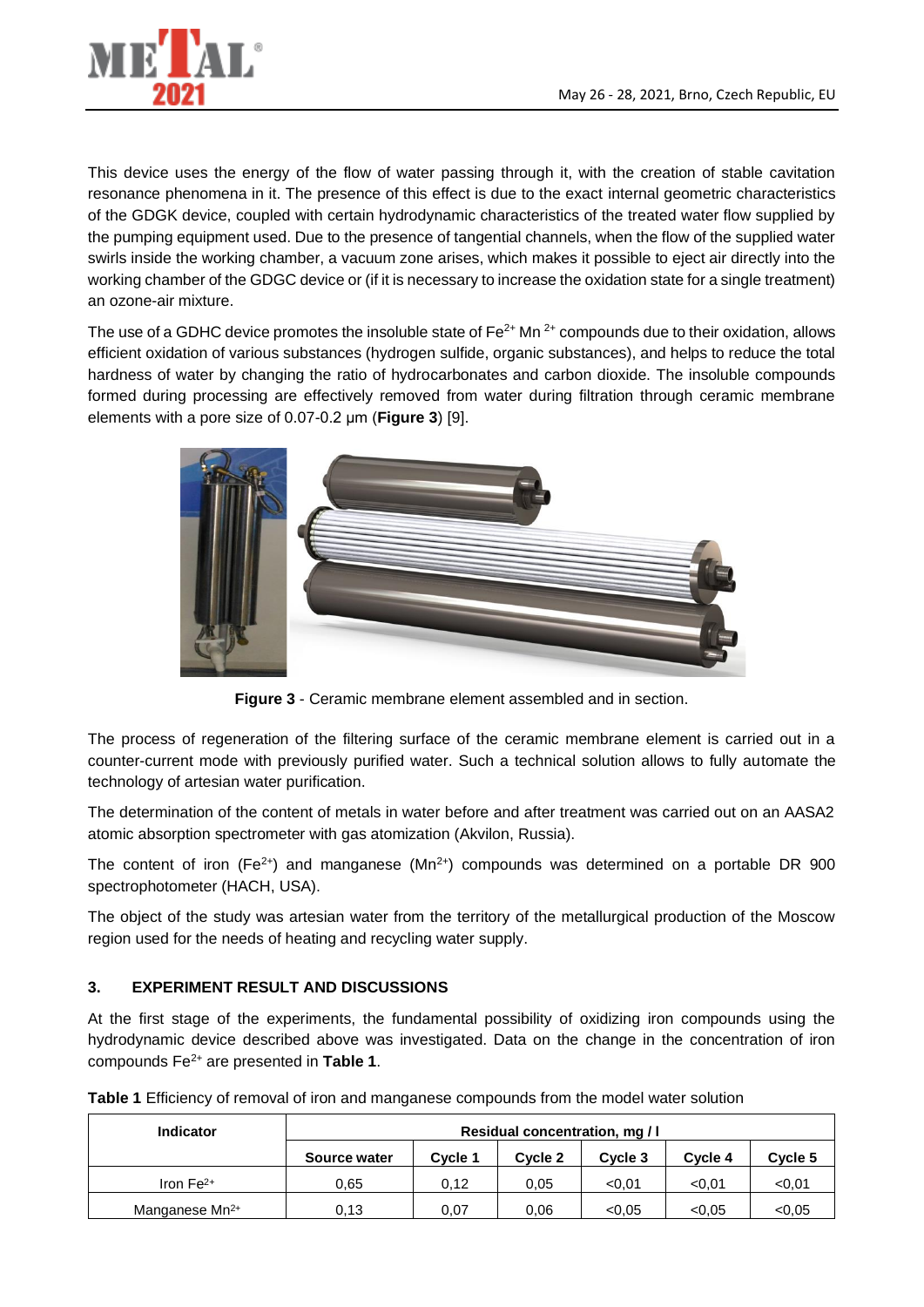

From the data presented in **Table 1**, it can be concluded that even with a single treatment of water using a hydrodynamic device, it is possible to reduce the concentration of  $Fe^{2+}$  by 75%, and with repeated treatment (water recycling), the concentration of  $Fe<sup>2+</sup>$  decreases to the level of the standard for drinking and industrial water. One-time water treatment allows to reduce the manganese content in water by 50%, while the repeated water treatment also brings the manganese content to the standard level. The residence time of the treated water in the hydrodynamic device is less than 1 sec, the linear velocity is  $>$  25 m<sup>\*</sup>s<sup>-1</sup>.

Based on the data on the similarity of the behavior of iron and manganese compounds during hydrodynamic treatment and an extremely low concentration of manganese, further analytical control was carried out only by the content of iron ions, as the most critical parameter.

It is known that during storage in the open air, iron can spontaneously oxidize and fall to the bottom. Evaluation of the effect of hydrodynamic treatment on the rate of iron oxidation was carried out by changing the concentration of Fe2+ in water before and after treatment in air. The data on the change in the concentration of Fe2+ in the initial and treated water in the hydrodynamic device are presented in the graph in **Figure 4**.



**Figure 4** Change in the concentration of  $Fe<sup>2+</sup>$  in the source and treated water

From the data of the graph in **Figure 4**, it can be concluded that the hydrodynamic treatment of water makes it possible to increase the rate of oxidation of iron compounds by almost 8 times.

Data on changes in the chemical composition of artesian water during hydrodynamic treatment in combination with filtration on a ceramic membrane filter are presented in **Table 2**.

| <b>Indicator</b>     |              | Residual concentration, mg / I |               |
|----------------------|--------------|--------------------------------|---------------|
|                      | Source water | After processing               | Standard [10] |
| Iron total           | 1,38         | 0,14                           | 0.3           |
| Iron $Fe2+$          | 1,11         | 0,11                           | 0.3           |
| Manganese            | 0,17         | < 0,05                         | 0.1           |
| Rigidity,            | 6,77         | 5.89                           | 6.0           |
| Suspended substances | 5,8          | < 0, 1                         | 1.0           |

**Table 2** Chemical composition of artesian water before and after treatment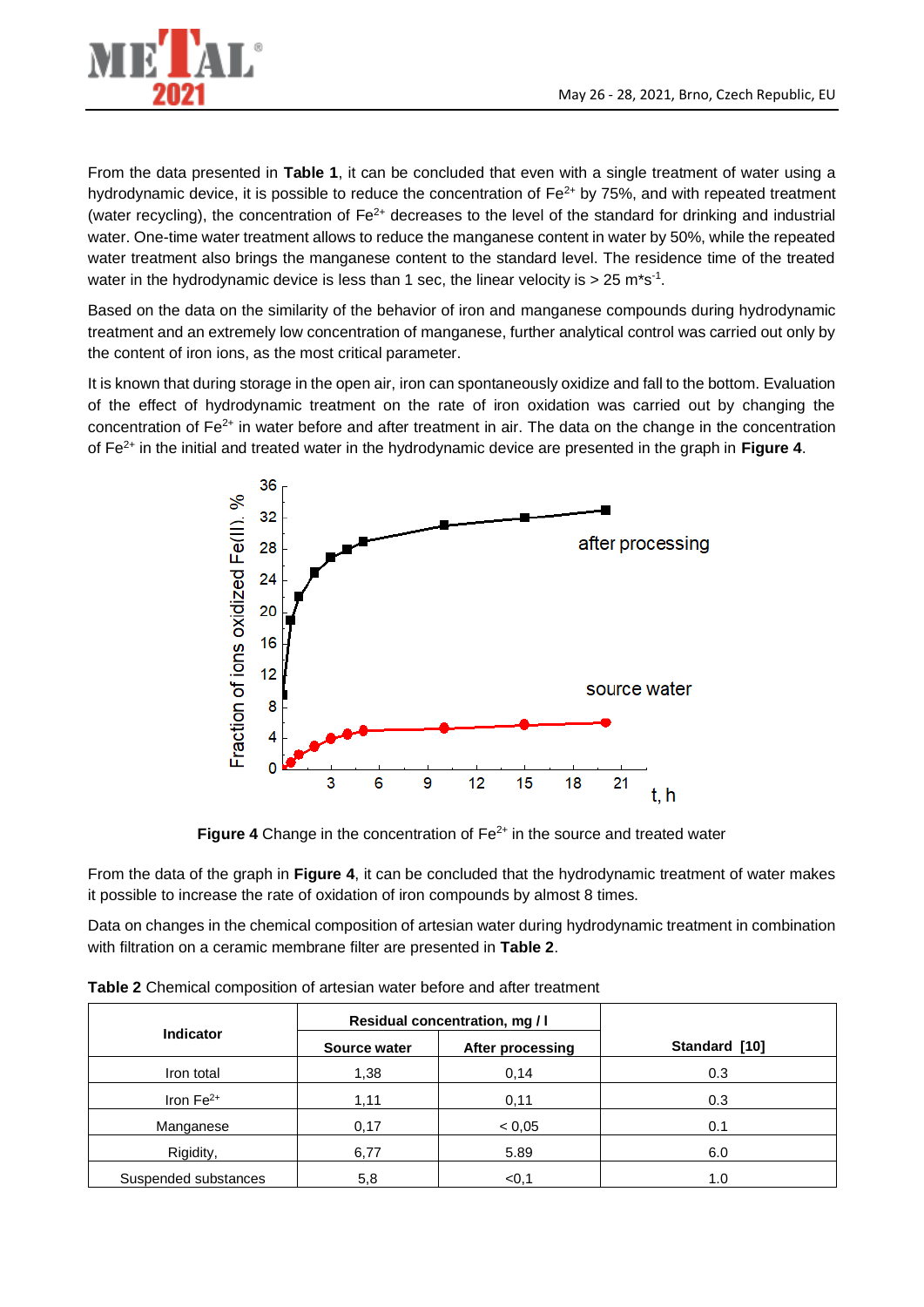

From the data presented in **Table 2**, it can be concluded that hydrodynamic treatment of water in combination with microfiltration processes on ceramic membranes allows removing iron compounds from artesian water with an efficiency of up to 90%, but also significantly reducing the content of manganese, hardness and suspended solids [10].

### **4. CONCLUSION**

As part of the work done, the effectiveness of the application of the hydrodynamic treatment method in the processes of deferrization and demanganation of artesian water used for the heat engineering needs of a metallurgical enterprise in the Moscow region was assessed.

It was found that a single treatment of artesian water allows more than 75% to reduce the concentration of dissolved forms of iron and 50% of manganese compounds. It has been proven that in the process of passing water through a hydrodynamic device, not only direct oxidation processes occur, but the processes of indirect oxidation of iron compounds are intensified during exposure to the open air.

An extended study of the chemical composition of artesian water before and after hydrodynamic treatment (in combination with microfiltration on ceramic membrane elements) allows you to effectively remove iron and manganese compounds from water, and also helps to reduce the total hardness and minimizes the content of suspended solids.

The results obtained will significantly simplify the instrumental scheme of the water treatment process, completely abandon the use of reagents, which will significantly increase the economic feasibility of the artesian water purification process.

### **ACKNOWLEDGEMENTS**

# *The work was performed according to the young scientist support program at the D. Mendeleev University of Chemical Technology of Russia (Application №.K-2020-015).*

### **REFERENCES**

- [1] VERGOLYAS, M. R., LUTSENKO, T. V., ZLATSKII, I. A., GONCHARUK, V. V. Determination of the quality of artesian waters *Journal of Water Chemistry and Technology.* 2014, vol. 36, no. 5, pp. 252-256.
- [2] KRASNAYA, E.G., TARANTSEVA, K.R., FIRSOVA, O.V. Assessment of ecological damage as a result of corrosion destruction of equipment. *The science. Innovations: Sat. Art. XI Int. scientific-practical internet conf*. / Penz. state tech. acad. - Penza, 2015, 4p.
- [3] LAVANYA, R. S., ULAVI, S., LOKESH, K. S. Water softening and de-ironing of ground water using sulfonated polystyrene beads. *International Journal of Engineering Research and Technology*. 2014, vol. 3, no. 6 pp. 2124- 2127.
- [4] KHATRIA N., TYAGIA S., RAWTANI D. Recent strategies for the removal of iron from water: A review. *Journal of Water Process Engineering*. 2017, vol. 19, pp. 291-304.
- [5] MARTYNOV S., FYLYPCHUK V., ZOSHCHUK V., KUNYTSKYI S., SAFONYK A., PINCHUKO. Technological model of water contact iron removal. *Journal of Water and Land Development*. 2018, vol. 39, pp. 93-99.
- [6] DINDAR E. An Overview of the Application of Hydrodinamic Cavitation for the Intensification of Wastewater Treatment Applications: A Review. *InnovEnerRes.* 2016, vol. 5, no. 13.
- [7] DULAR, M., GRIESSLER-BULC, T., GUTIEREZ, I., HEATH, E., KOSJEK, T., KLEMENČIČ, A. K., ODER, M., PETKOVŠEK, M., RAČKI, N., RAVNIKAR, M., ŠARC, A., ŠIROK, B., ZUPANC, M., ITNIK, M., KOMPARE, B. Use of hydrodynamiccavitation in (waste) water treatment. *Ultrasonics Sonochemistry*. 2015
- [8] KUZIN, EN., AVERINA, YU. M., KURBATOV, A. YU., SAKHAROV, P.A. Technology of non-reagent deferrization of artesian water for the needs of recycling water supply of metallurgical enterprises*. Black metals.* 2020, vol. 10, pp. 66-71.